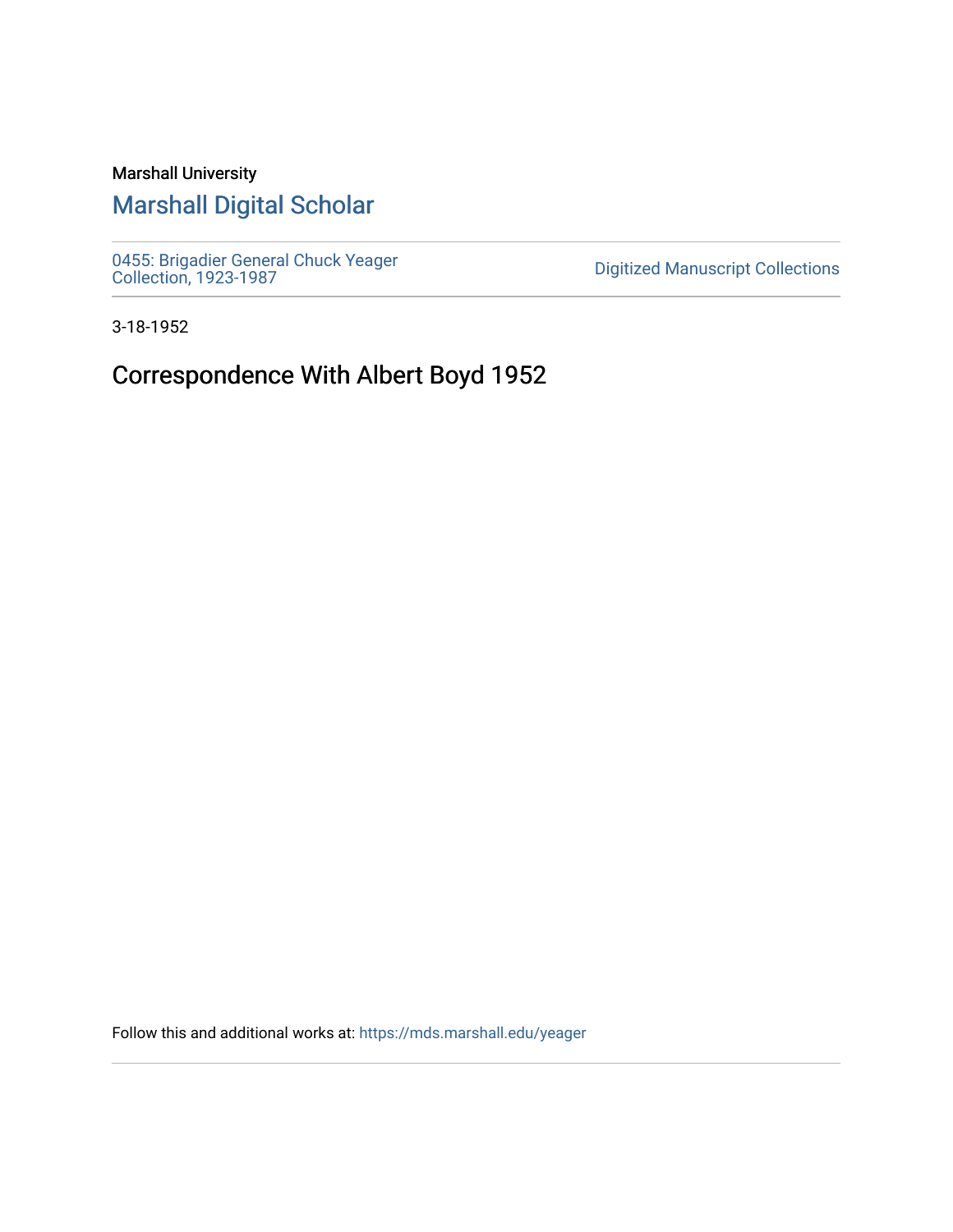*Office of the Commanding General* 

### HEADQUARTERS WRIGHT AIR DEVELOPMENT CENTER

*Wright-Patterson Air Force Base Dayton, Ohio* 

18 March 1952

Major Charles E. Yeager, USAF Air Command and Staff School Air University Maxwell Air Force Base, Alabama

Dear Chuck:

At last I have learned, from the attached clipping, the information that you were passing on to the French and Spanish during our visit last September. Not knowing the language as well as you, I suspected that some conversation that I should know about was being conducted. (Comment ry. Maj. Ger. C. c. yang-1)

Understand from the grape vine that you are enjoying your school **work** and have lost interest in flying.

Please give my love to Bo.

*CULPUS* 

ALBERT BOYD Brigadier General, USAF<br>Vice Commander

This may. The preaming Expert,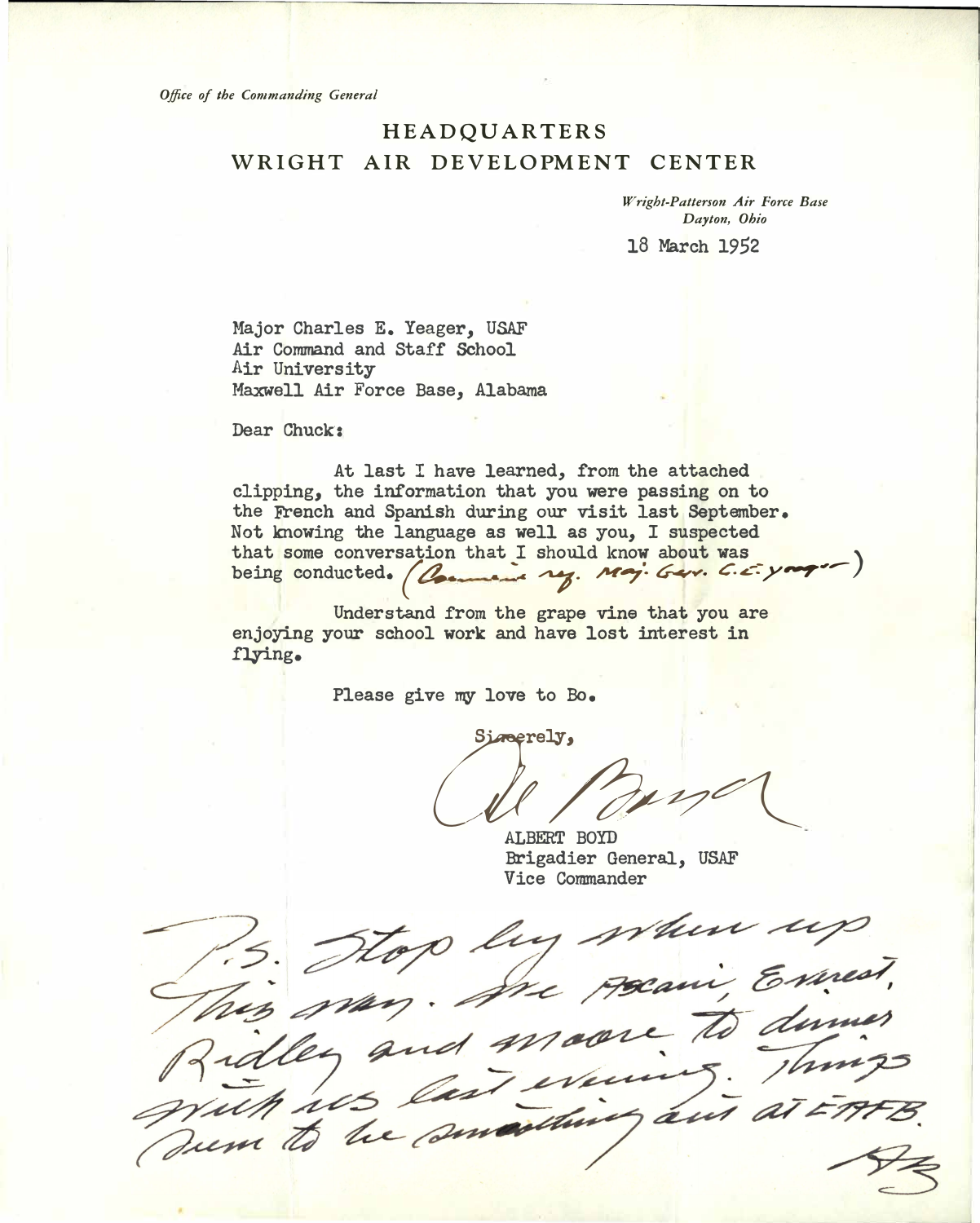# **rench Almost Ready For Quantify Output of Promising New Jet**

#### **By the Associated Press**

The Mutual Security Agency said yesterday the French aircraft . industry, aided by \$5.2 million **Worth of American machine tools,** is nearly ready to start quantity . production of a promising new jet fighter.

The plane, the "Mystere," MD 452. has proved superior in some , ways to the Korean-tested Ameri - can Sabre, the agency said.

ē b

 $\overline{\mathbf{d}}$ d  $\overline{O}$  $\overline{a}$ 

o<br>y<br>y e

 $\frac{t}{dt}$  By the end of 1952, the French  $t$  expect to be producing about 30 f jets a month, as a contribution<br>d to the aircraft production target<br>d of the North Atlantic Treaty Or-<br>a ganization. The NATO goal is 4,000 operational aircraft 1n Western Europe by the year-end.

The. Marcel Dassault Aircraft Co. at Bordeaux is the prime contractor for the new program, but . manufacture is being carried out by six French concerns. Assembly  $\Gamma$  line production is expected to start next month, the agency said.

**Sweptback-Wing Craft.**  It added that American aid funds financed the purchase of special machine tools from the United States to speed start of the work.

The mystery is a sweptbackwing craft, act $\frac{1}{2}$  performance data of wing is still secret. The  $\frac{1}{2}$ agency said, however, an older  $\vert$  $\sqrt{ }$  sister plane, with  $\ln$ l, ss power, made I a better record than the Sabre in two particulars in actual tests by American and French pilots. These were listed as greater maneuverability at high speeds and "a better showing at braking" while landing.

The Air Force issued a separate announcement which called the MD 452 "an excellent aircraft" · but which said the craft was not tested in mock battle against the American F-86 Sabre.

*\* **Made Flights. Made Flights.**  $\frac{1}{2}$  The Air Force statement was is-<br>sued by Brig. Gen. Albert Boyd, who assisted French authorities in , evaluating the French jet fighter and who, with Maj. Gen. Charles E. Yeager, had made flights in  $t$ <sup>the</sup> new jet.

 $\mathbf{a}^{\text{H}}$  Gen. Boyd asserted specifically that the tests "did not include simulated combat and that no at tempt was made to test the relative maneuverability of the 'Mystere' and the Sabre jet."

-

n

Gen. Boyd said he and Maj. Yeager were both convinced the Mystere is "an excellent interceptor" and that both recommended its production to the chief of staff of the French air force.